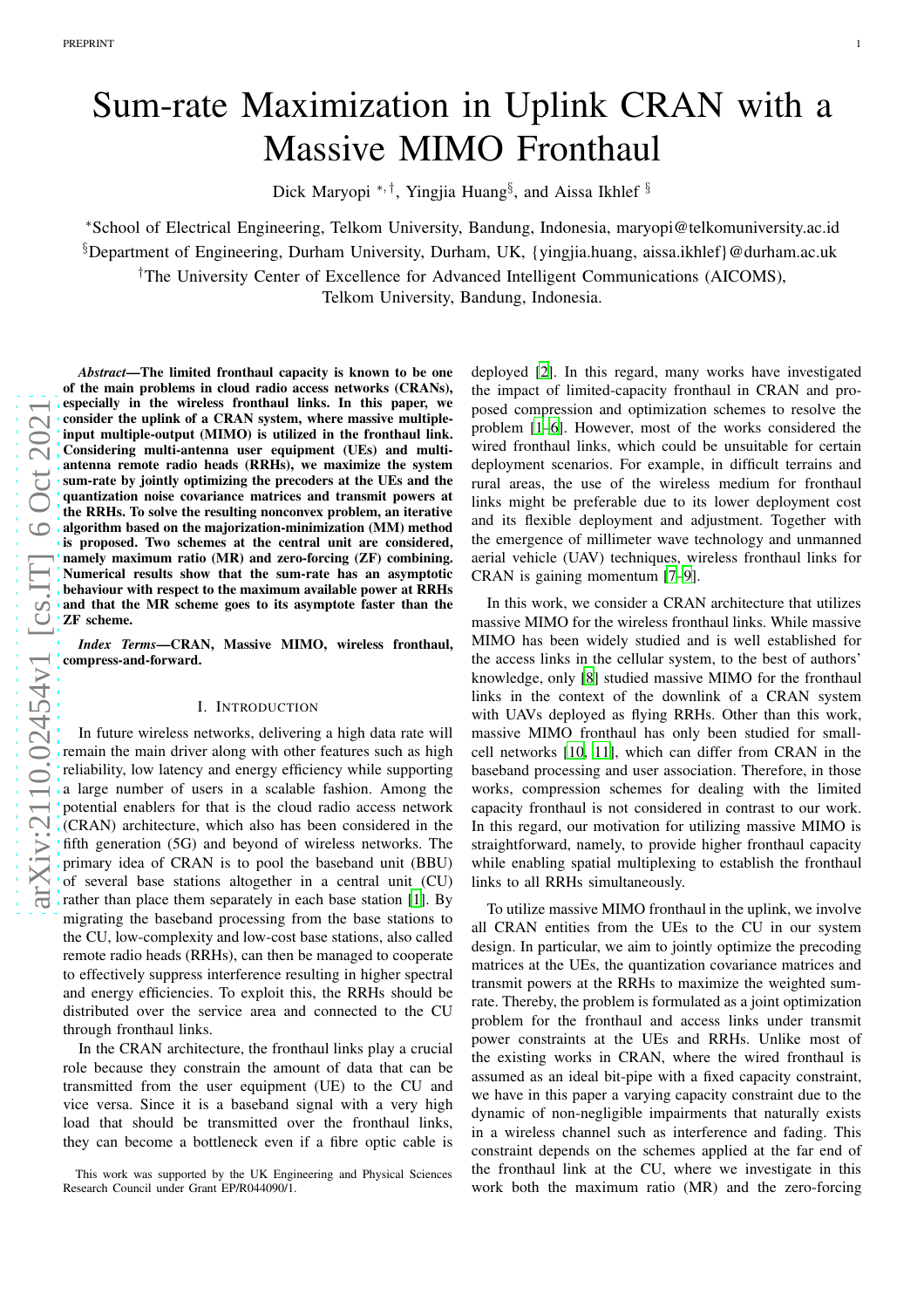

<span id="page-1-1"></span>Fig. 1. The schematic diagram of the C-RAN system utilizing massive MIMO fronthaul.

(ZF) combining schemes for the sake of their low complexity. However, the formulated problem is challenging to solve due to the nonconvexity in the objective function and constraints. To handle this problem, we propose an algorithm based on the majorization-minimization (MM) approach [\[12](#page-5-8)]. For each investigated scheme, MR and ZF, the algorithm is shown numerically to converge.

The rest of this paper is organized as follows. In Section [II,](#page-1-0) we describe the system model. In Section [III,](#page-2-0) we present our proposed CRAN design, in which we state the optimization problem and provide the proposed solution. Numerical results are provided in Section [IV.](#page-3-0) We conclude the paper in Section [V.](#page-4-0)

## II. SYSTEM MODEL

<span id="page-1-0"></span>We consider the uplink of a CRAN system, where  $K$  multiantenna UEs wish to wirelessly send their messages to the CU in two hops through  $L$  multi-antenna RRHs, as depicted in Fig. [1.](#page-1-1) The CU is equipped with a massive uniform linear array (ULA) of size  $N_C$ . For  $k \in \mathcal{K} = \{1, \ldots, K\}$ , the kth user is equipped with  $N_{U,k}$  antennas, which brings on the total number of antennas at all UEs to  $N_U = \sum_{\mathcal{K}} N_{U,k}$ . For  $l \in \mathcal{L} = \{1, \ldots, L\}$ , the *l*-th RRH utilizes  $N_{H,l}$  antennas for reception, with the total number of antennas at all RRHs for reception is  $N_H = \sum_{\mathcal{L}} N_{H,l}$ , and one antenna for transmission. This is because in the fronthaul links we have a massive MIMO channel and hence the assumption of using single antenna RRHs for transmission in the fronthaul is of practical interest. We assume that the access links (UEs-RRHs links) and fronthaul links (RRHs-CU links) are separated in the time domain to avoid interference between them.

# *A. Access Links*

Let  $M_k \in \{1, \dots, 2^{nR_k}\}\$  denote the message to be transmitted by UE k to the CU, where n is the block length and  $R_k$ is the information rate in bits per channel use (bpcu). Then, the  $k$ -th UE encodes its message using a Gaussian codebook into a data stream  $\mathbf{s}_k \in \mathbb{C}^{d_k \times 1}$  of unit variance and transmits it using a linear precoder  $V_k \in \mathbb{C}^{N_{U,k} \times d_k}$ . The resulting signal  $\mathbf{x}_k = \mathbf{V}_k \mathbf{s}_k$ , with power constraint  $\mathbb{E}\{\|\mathbf{x}_k\|^2\} \leq P_{UE}$ , is then transmitted through the channel  $\mathbf{H}_{lk} \in \mathbb{C}^{N_{H,l} \times N_{U,k}}$  to the *l*-th

<span id="page-1-4"></span>
$$
\mathbf{y}_{H,l} = \sum_{k=1}^{K} \mathbf{H}_{lk} \mathbf{x}_k + \mathbf{z}_{H,l},
$$
 (1)

where  $z_{H,l} \sim \mathcal{CN}(\mathbf{0}, \mathbf{I}_{N_H})$  is the additive noise at the *l*-th RRH. Next, the received signal  $y_{H,l}$  is transferred to the CU via a wireless fronthaul link.

#### *B. Fronthaul Links*

Similar to [\[13\]](#page-5-9), we adopt the compress-and-forward relaying strategy at the RRHs. So, before forwarding to the CU via the fronthaul links, the signal  $y_{H,l}$  at the *l*th RRH is quantized and compressed. We adopt the Gaussian quantization test channel to model the quantization process [\[3\]](#page-5-10), and hence the resulting quantized signal,  $\hat{\mathbf{y}}_{H,l}$ , can be written as

<span id="page-1-3"></span>
$$
\widehat{\mathbf{y}}_{H,l} = \mathbf{y}_{H,l} + \mathbf{q}_l,\tag{2}
$$

where  $\mathbf{q}_l \sim \mathcal{CN}(\mathbf{0}, \mathbf{\Omega}_l)$  is the quantization noise, which is independent of  $y_{H,l}$ . Next,  $\hat{y}_{H,l}$  is compressed to generate the compression index  $T_l \in \{1, \ldots, 2^{nC_l}\}$ , where  $C_l$  is the rate. Here, we assume point-to-point compression. The index  $T_l$  is then mapped into a complex scalar symbol  $y_{C,l}$  to be further transmitted by the l-th RRH, using a single antenna, to the CU.

The received signal at the CU can be written as

<span id="page-1-2"></span>
$$
\widetilde{\mathbf{y}}_C = \sum_{l=1}^L \mathbf{g}_l y_{C,l} + \mathbf{z}_C,\tag{3}
$$

where  $\mathbf{g}_l \in \mathbb{C}^{N_C \times 1}$  is the channel between the *l*-th RRH and the CU,  $\mathbf{z}_C \sim \mathcal{CN}(0, \sigma^2 \mathbf{I}_{N_C})$  is the additive noise at the CU and  $\mathbb{E}\{|y_{C,l}|^2\} = p_{H,l} \leq P_H^{\max}$  is the transmit power constraint per RRH. Considering a scenario with line-of-sight (LoS) propagation, the channel vector  $g_l$  can be given by [\[10,](#page-5-6) [14\]](#page-5-11)

<span id="page-1-5"></span>
$$
\mathbf{g}_l = \sqrt{\beta_l} \, \mathbf{b}_l,\tag{4}
$$

where  $\beta_l$  is the large scale fading from the *l*-th RRH and  $\mathbf{b}_l = \begin{bmatrix} 1 & e^{j2\pi \frac{\Delta}{\lambda} \sin(\theta_l)} & \cdots & e^{j2\pi(N_C-1)\frac{\Delta}{\lambda} \sin(\theta_l)} \end{bmatrix}^T$ . Here,  $\Delta$  is the antenna spacing,  $\lambda$  is the carrier wavelength and  $\theta_l$  is the angle of arrival from the l-th RRH distributed uniformly in [0,  $2\pi$ ). At the CU, an estimate of the received symbol  $\hat{y}_{C,l}$ is obtained from [\(3\)](#page-1-2) using beamformer  $\mathbf{u}_l \in \mathbb{C}^{N_C}$ , which is designed based on the perfectly known channel information available at the CU.

We further assume that the user codebooks and the RRH codebooks are available at the CU. Consequently, a lossless decoding from the detected symbol  $\hat{y}_{C,l}$  to an index  $T_l$  can be realized.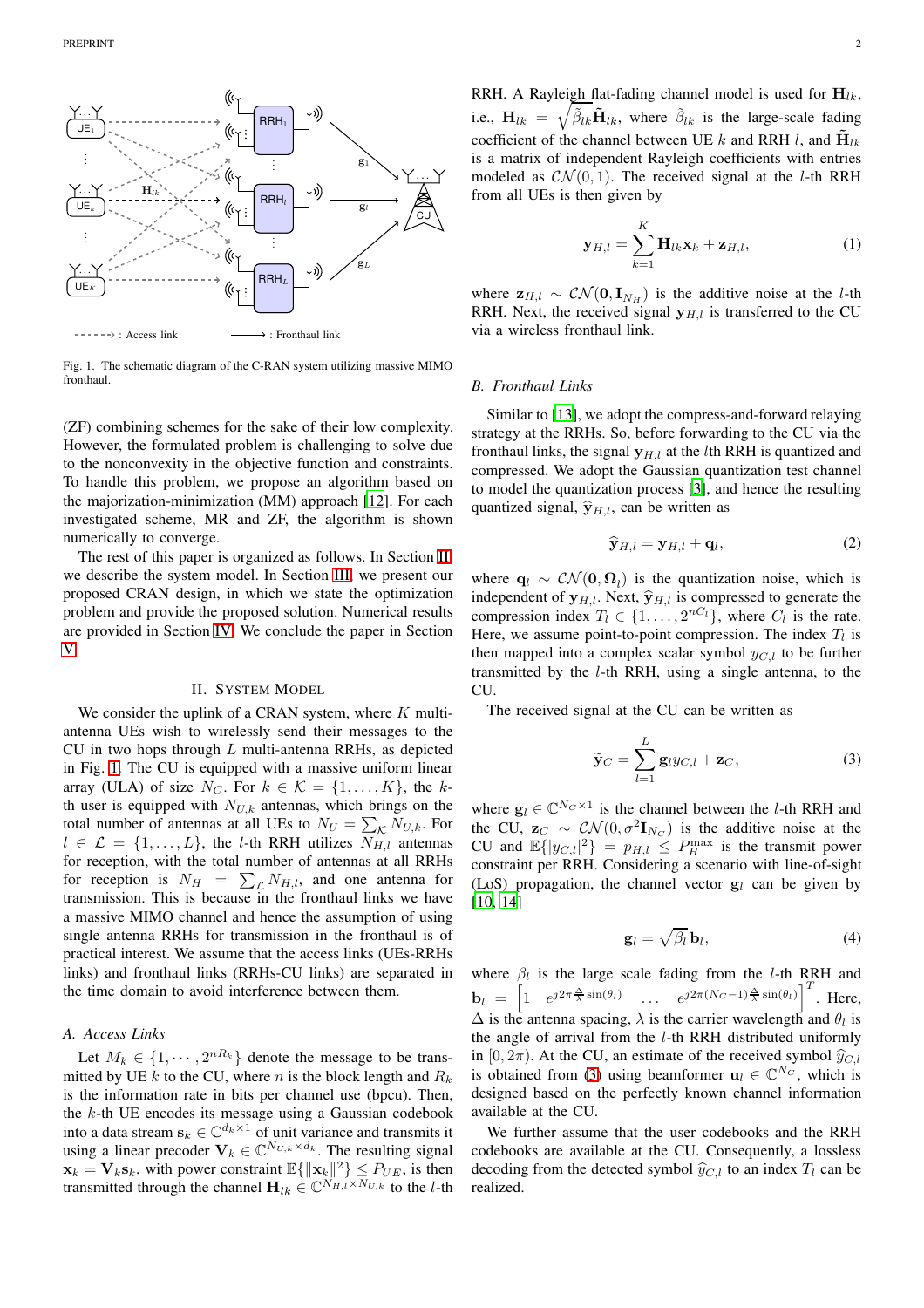#### III. THE PROPOSED C-RAN DESIGN

<span id="page-2-0"></span>Under the model given in the previous section, we now discuss our proposed design, where we use an optimization framework. The main question is how to jointly optimize the access and fronthaul links to maximize the system sum-rate. To that end, before we formulate the optimization problem, we first need to specify the fronthaul receive combining scheme and the closed-form expression of the achievable rate per user. Here, we assume that the perfect CSI for the access and fronthaul links is available at the CU.

### *A. Fronthaul Receive Combining*

At the CU, the first step is to detect the signals  $y_{C,l}$ , for all  $l \in \mathcal{L}$ , sent by the RRHs from the received signal  $\tilde{y}_C$  in [\(3\)](#page-1-2). In particular, to detect the signal sent by the *l*th RRH,  $y_{C,l}$ , a combining vector  $\mathbf{u}_l$  is applied to the received signal at the CU and the detected signal is given by

$$
\widehat{y}_{C,l} = \mathbf{u}_l^{\dagger} \mathbf{g}_l y_{C,l} + \sum_{l' \neq l} \mathbf{u}_l^{\dagger} \mathbf{g}_l' y_{C,l'} + \mathbf{u}_l^{\dagger} z_{C,l}.
$$
 (5)

Thus, we can compute the signal-to-interference-and-noise ratio (SINR) of the  $l$ -th RRH as

$$
\text{SINR}_l = \frac{|\mathbf{u}_l^\dagger \mathbf{g}_l|^2 p_{H,l}}{\sigma^2 \|\mathbf{u}_l\|^2 + \sum_{l' \neq l} |\mathbf{u}_l^\dagger \mathbf{g}_{l'}|^2 p_{H,l'}}.
$$
(6)

Therefore, the rate  $C_l$  between RRH l and the CU is achievable if the condition

$$
\alpha_l(\{p_{H,l}\}) \triangleq \log_2\left(1 + \frac{|\mathbf{u}_l^{\dagger}\mathbf{g}_l|^2 p_{H,l}}{\sigma^2 \|\mathbf{u}_l\|^2 + \sum_{l' \neq l} |\mathbf{u}_{l'}^{\dagger}\mathbf{g}_{l'}|^2 p_{H,l'}}\right) \geq C_l.
$$
\n(7)

is satisfied.

Later in Section [IV,](#page-3-0) we will provide a showcase for two popular and simple combining techniques which are MR and ZF processing. The combining matrix,  $\mathbf{U} \triangleq [\mathbf{u}_1, \dots, \mathbf{u}_L]$ , is given by

$$
\mathbf{U} = \begin{cases} \mathbf{B}^{\dagger}, & \text{for MR} \\ (\mathbf{B}^{\dagger} \mathbf{B})^{-1} \mathbf{B}^{\dagger}, & \text{for ZF,} \end{cases}
$$
 (8)

with  $\mathbf{B} \triangleq [\mathbf{b}_1, \dots, \mathbf{b}_L]$ . Plugging [\(8\)](#page-2-1) into [\(6\)](#page-2-2), the fronthaul SINR from the lth RRH under the MR and ZF schemes can be computed, respectively, as

$$
\text{SINR}_{l}^{\text{MR}} = \frac{\beta_{l} \|\mathbf{b}_{l}\|^{4} p_{H,l}}{\sigma^{2} \|\mathbf{b}_{l}\|^{2} + \sum_{l' \neq l} \beta_{l'} |\mathbf{b}_{l}' \mathbf{b}_{l}|^{2} p_{H,l'}},\qquad(9)
$$

and

$$
\text{SINR}_{l}^{\text{ZF}} = \frac{\beta_{l} p_{H,l}}{[(\mathbf{B}^{\dagger} \mathbf{B})^{-1}]_{l,l}}.
$$
 (10)

Based on the decoded signal  $y_{C,l}$ , we get the corresponding compression index  $T_l$ . Given  $T_l$ , the CU can determine the quantized signal  $\hat{\mathbf{y}}_{H,l}$ . With point-to-point compression at the

RRHs, in order for the CU to recover  $\hat{\mathbf{y}}_{H,l}$ , according to the rate-distortion theory, the condition

$$
\gamma_l(\mathbf{V}_k, \Omega_l) \triangleq \log \det \left( \frac{\sum_{k=1}^K \mathbf{H}_{lk} \mathbf{V}_k \mathbf{V}_k^\dagger \mathbf{H}_{lk}^\dagger + \mathbf{I}_{N_{H,l}} + \Omega_l}{\Omega_l} \right)
$$

$$
= \log \det \left( \sum_{k=1}^K \mathbf{H}_{lk} \mathbf{V}_k \mathbf{V}_k^\dagger \mathbf{H}_{lk}^\dagger + \mathbf{I}_{N_{H,l}} + \Omega_l \right)
$$

$$
- \log \det (\Omega_l) \leq C_l \tag{11}
$$

<span id="page-2-4"></span>must be satisfied, where the left-hand side of the inequality is obtained by evaluating the mutual information of the test channel in [\(2\)](#page-1-3).

#### *B. Achievable Rate*

We now determine the achievable rate for each UE. First, define  $\widehat{\mathbf{y}}_H \triangleq \left[\widehat{\mathbf{y}}_{H,1}^T, \ldots, \widehat{\mathbf{y}}_{H,L}^T\right]^T, \ \mathbf{H}_k \triangleq \left[\mathbf{H}_{1k}^T, \ldots, \mathbf{H}_{Lk}^T\right]^T,$  $\mathbf{z}_H \triangleq [\mathbf{z}_{H,1}^T, \dots, \mathbf{z}_{H,L}^T]^T$  and  $\mathbf{q} \triangleq [\mathbf{q}_1^T, \dots, \mathbf{q}_L^T]^T \sim \mathcal{CN}(0, \mathbf{\Omega})$ with  $\Omega = \text{diag}(\{\Omega_l\}_{l \in \mathcal{L}})$ . Accordingly, we can write the received signal after quantization from all RRHs by plugging [\(1\)](#page-1-4) into [\(2\)](#page-1-3) such that we obtain

<span id="page-2-2"></span>
$$
\widehat{\mathbf{y}}_H = \sum_{k=1}^K \mathbf{H}_k \mathbf{V}_k \mathbf{s}_k + \mathbf{z}_H + \mathbf{q}
$$
\n
$$
= \mathbf{H}_k \mathbf{V}_k \mathbf{s}_k + \sum_{j \neq k} \mathbf{H}_j \mathbf{V}_j \mathbf{s}_j + \mathbf{z}_H + \mathbf{q}.
$$
\n(12)

<span id="page-2-5"></span>By treating the interference as noise, the rate achievable by the  $k$ -th UE is given by

<span id="page-2-1"></span>
$$
R_k \leq I(\mathbf{S}_k; \mathbf{Y}_H)
$$
\n
$$
= \log \det \left( \mathbf{I}_{N_H} + \frac{\mathbf{H}_k \mathbf{V}_k \mathbf{V}_k^{\dagger} \mathbf{H}_k^{\dagger}}{\sum_{j \neq k} \mathbf{H}_j \mathbf{V}_j \mathbf{V}_j^{\dagger} \mathbf{H}_j^{\dagger} + \mathbf{I}_{N_H} + \Omega} \right)
$$
\n
$$
= \log \det \left( \sum_k \mathbf{H}_k \mathbf{V}_k \mathbf{V}_k^{\dagger} \mathbf{H}_k^{\dagger} + \mathbf{I}_{N_H} + \Omega \right)
$$
\n
$$
- \log \det \left( \sum_{j \neq k} \mathbf{H}_j \mathbf{V}_j \mathbf{V}_j^{\dagger} \mathbf{H}_j^{\dagger} + \mathbf{I}_{N_H} + \Omega \right) \qquad (14)
$$
\n
$$
\triangleq f_k(\mathbf{V}_k, \Omega_l). \qquad (15)
$$

#### <span id="page-2-3"></span>*C. Joint Precoding and Compression Optimization*

Having determined the achievable rate, we now aim at maximizing the weighted sum rate, with a weighting coefficient  $w_k$ , by optimizing the quantization noise covariance matrices  $\Omega_l$ , the preocding matrices  $V_k$  and the transmit power allocation  $p_{H,l}$  at each RRH. The weighting coefficient  $w_k$  can be selected to give a priority to a specific user. It is important to note that the rate in [\(15\)](#page-2-3) is achievable if conditions [\(11\)](#page-2-4)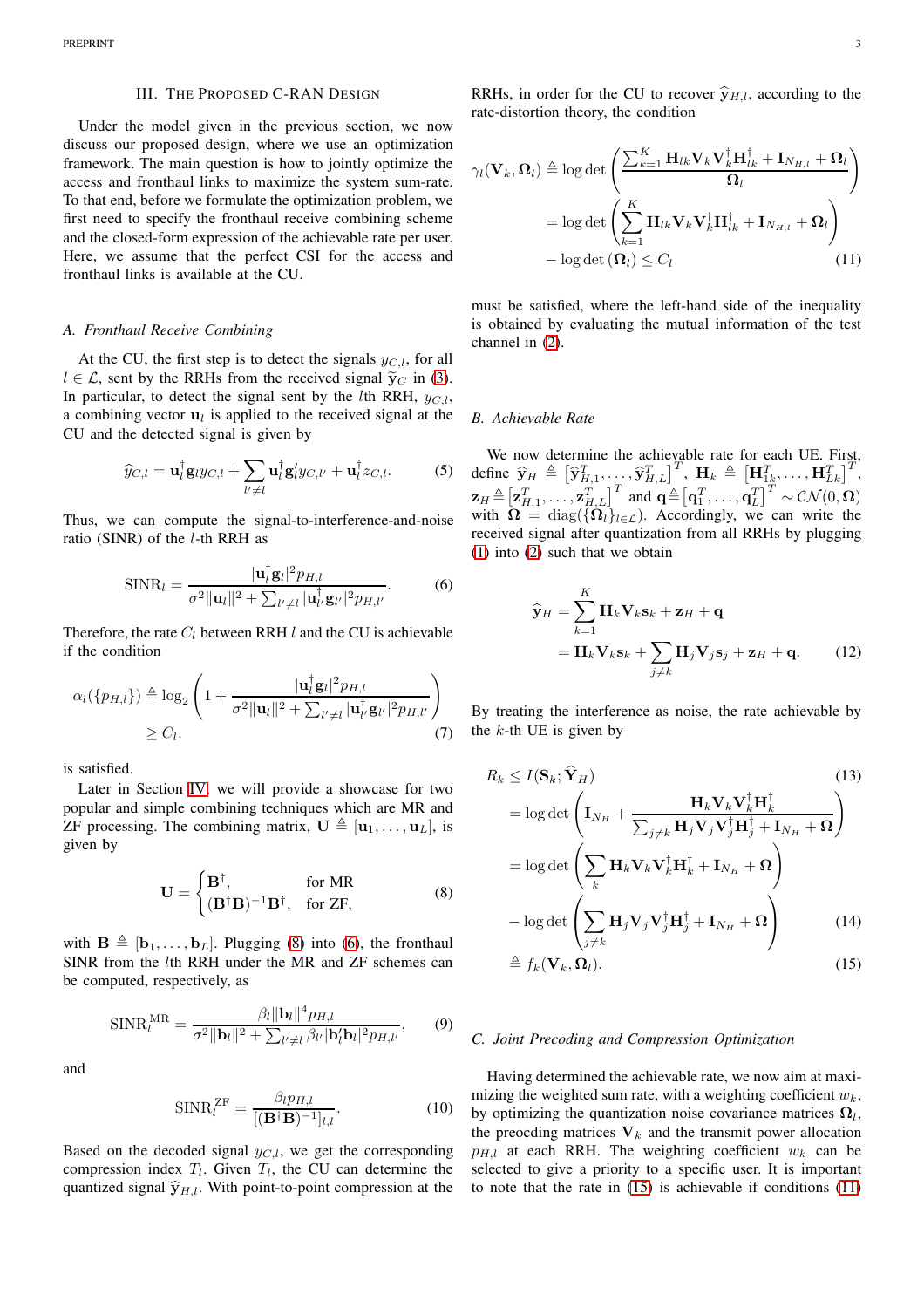and [\(7\)](#page-2-5) are satisfied. Accordingly, the optimization problem can then be formulated as follows

$$
\underset{\{\mathbf{V}_k\}_{k\in\mathcal{K}}}{\text{maximize}} \sum_{k=1}^{K} w_k f_k(\mathbf{V}_k, \mathbf{\Omega}_l)
$$
\n
$$
(16)
$$

subject to 
$$
\gamma_l(\mathbf{V}_k, \mathbf{\Omega}_l) \leq C_l
$$
,  $\forall l \in \mathcal{L}$  (17)  
\n $\alpha_l(p_{H,l}) \geq C_l$ ,  $\forall l \in \mathcal{L}$  (18)  
\n $0 \leq p_{H,l} \leq P_H^{\max}$ ,  $\forall l \in \mathcal{L}$  (19)  
\n $\mathbf{\Omega}_l \geq 0$ ,  $\forall l \in \mathcal{L}$  (20)  
\n $\text{tr}(\mathbf{V}_k \mathbf{V}_k^{\dagger}) \leq P_{UE}$ ,  $\forall k \in \mathcal{K}$ . (21)

<span id="page-3-4"></span>

- 1 Initialization: Select feasible  $\Omega_l^{(0)}$  $\bm{h}_l^{(0)}, p_{H,l}^{(0)}, \mathbf{F}_k^{(0)}$ k  $\forall l \in \mathcal{L}$ and  $\forall k \in \mathcal{K}, t = 0;$
- <sup>2</sup> while *convergence is not met* do

 $\begin{array}{c|c} 3 & t \leftarrow t + 1; \end{array}$ 

4 Update  $\Omega_l^{(t)}$  $\mathbf{p}_{l}^{(t)}, p_{H,l}^{(t)}$  and  $\mathbf{F}_{k}^{(t)}$  $k^{(t)}$  by solving the following comvex optimization problem  $\sum_{k=1}^{K}$ 

$$
\argmax_{\{\boldsymbol{\Omega}_l^{(t)}, \boldsymbol{p}_{H,l}^{(t)}\}_{t \in \mathcal{L}}} \sum_{k=1} w_k \widehat{f}_k(\mathbf{F}_k^{(t)},\mathbf{F}_k^{(t-1)},\boldsymbol{\Omega}_l^{(t)},\boldsymbol{\Omega}_l^{(t-1)})
$$

$$
\begin{aligned}\n\text{subject to} \\
\widehat{\gamma}_l(\mathbf{F}_k^{(t)}, \mathbf{F}_k^{(t-1)}, \mathbf{\Omega}_l^{(t)}, \mathbf{\Omega}_l^{(t-1)}) &\leq C_l, \quad \forall l \in \mathcal{L} \\
\widehat{\alpha}_l(p_{H,l}^{(t)}, p_{H,l}^{(t-1)}) &\geq C_l, \quad \forall l \in \mathcal{L} \\
0 < p_{H,l}^{(t)} \leq P_H^{\max}, \quad \forall l \in \mathcal{L} \\
\text{tr}\left(\mathbf{F}_k^{(t)}\right) &\leq P_{UE}, \quad \forall k \in \mathcal{K} \\
\mathbf{\Omega}_l^{(t)} &\geq 0, \quad \forall l \in \mathcal{L};\n\end{aligned}
$$

<sup>6</sup> end

5

7 Optimal solution:  $\mathbf{\Omega}_l^{\star} = \mathbf{\Omega}_l^{(t)}$ ,  $p_{H,l}^{\star} = p_{H,l}^{(t)}$ ,  $\mathbf{F}_k^{\star} = \mathbf{F}_k^{(t)}$ ; **8** From  $\mathbf{F}_k^*$ , obtain the optimal solution  $\mathbf{V}_k^*$  using the

eigenvalue decomposition.

By inspecting the objective function and the fronthaul constraints [\(17\)](#page-3-1) and [\(18\)](#page-3-2), we can identify that this problem belongs to the class of a nonconvex problem. Since it is difficult to solve, we reformulate the problem into a class of difference of convex (DC) problem and solve it using the MM method. Adopting the approach given in [\[3](#page-5-10)], the first step is to make a change of variable  $\mathbf{F}_k \triangleq \mathbf{V}_k \mathbf{V}_k^{\dagger}$  such that we have a function  $f_k(\mathbf{F}_k, \mathbf{\Omega}_l)$  in the objective function [\(16\)](#page-3-3) and  $\gamma_l(\mathbf{F}_k, \mathbf{\Omega}_l)$  in the first constraint function [\(17\)](#page-3-1). Following the MM method, we approximate those functions by a sequence of concave/convex functions and solve the problem iteratively. At each iteration  $t$ , the objective function is approximated by concave function [\(23\)](#page-4-1) given at the top of the next page, whereas constraints [\(17\)](#page-3-1) and [\(18\)](#page-3-2) are approximated by convex functions [\(23\)](#page-4-1) and [\(24\)](#page-4-2), respectively. Specifically, the approximation is done by linearizing the nonconvex/noncocave terms using a Taylor

<span id="page-3-3"></span><span id="page-3-2"></span><span id="page-3-1"></span>

<span id="page-3-5"></span>Fig. 2. The convergence of the proposed algorithm for MR and ZF fronthaul beamforming with  $K = 4, L = 4, N_{U,k} = 2, N_{H,l} = 2$  and  $N_C = 200$ .

series  $\xi(\mathbf{X}, \mathbf{X}_0)$  around the optimal point  $\mathbf{X}_0$  obtained from the previous iteration, which is defined by

$$
\xi(\mathbf{X}, \mathbf{X}_0) \triangleq \log \det(\mathbf{X_0}) + \frac{1}{\ln 2} \operatorname{tr}(\mathbf{X}_0^{-1}(\mathbf{X} - \mathbf{X}_0)). \quad (25)
$$

<span id="page-3-0"></span>In Algorithm [1](#page-3-4) we summarize the steps to iteratively solve the resulting convex optimization problem.

# IV. NUMERICAL RESULTS

To evaluate the performance of our proposed system, we provide in this section some numerical simulations. We consider a square area of size  $1 \text{ km}^2$ , in which a CU is placed in the center. Around the CU, there are  $L = 4$  uniformly distributed RRHs and  $K = 10$  uniformly distributed UEs, each of which is equipped with  $N_{U,k} = 2$  and  $N_{H,l} = 3$ antennas, respectively. We make sure that the distance from RHHs to the CU is no closer than 10 m, and the distance between RRHs is no closer than 100 m. We consider the setup where the transmission between the fronthaul links and access links are separated in the time domain and operated at the same carrier frequency 1.9 GHz with the system bandwidth  $B = 20$ MHz. As a result, we assume there is no self-interference between the transmit and receive antennas at the RRHs. For the fronthaul link, we consider LoS channel in [\(4\)](#page-1-5) with a free-space path loss model. For the access link, we consider Rayleigh fading channel with a rather realistic path loss model specified by 3GPP in [\[15](#page-5-12)], where we use the scenario of urban microcell (UMi) with non-LoS, and set the height of RRHs  $h_{\text{RHH}} = 22.5$  m and the height of UEs  $h_{\text{UE}} = 1.5$ m. Throughout this section, we consider that all UEs have the same weighting coefficients, i.e.,  $w_k = 1$ ,  $\forall k \in \mathcal{K}$ .

We first show in Fig. [2](#page-3-5) the convergence of the proposed algorithm for the MR and ZF combining schemes. We can see that for both MR and ZF, the convergence is fast and as expected ZF outperforms MR.

In Fig. [3,](#page-4-3) we investigate the average sum-rate against the UEs transmit power  $P_{UE}$ , where the average sum-rate is computed using Algorithm [1](#page-3-4) with  $P_H^{\text{max}} = 30$  dBM over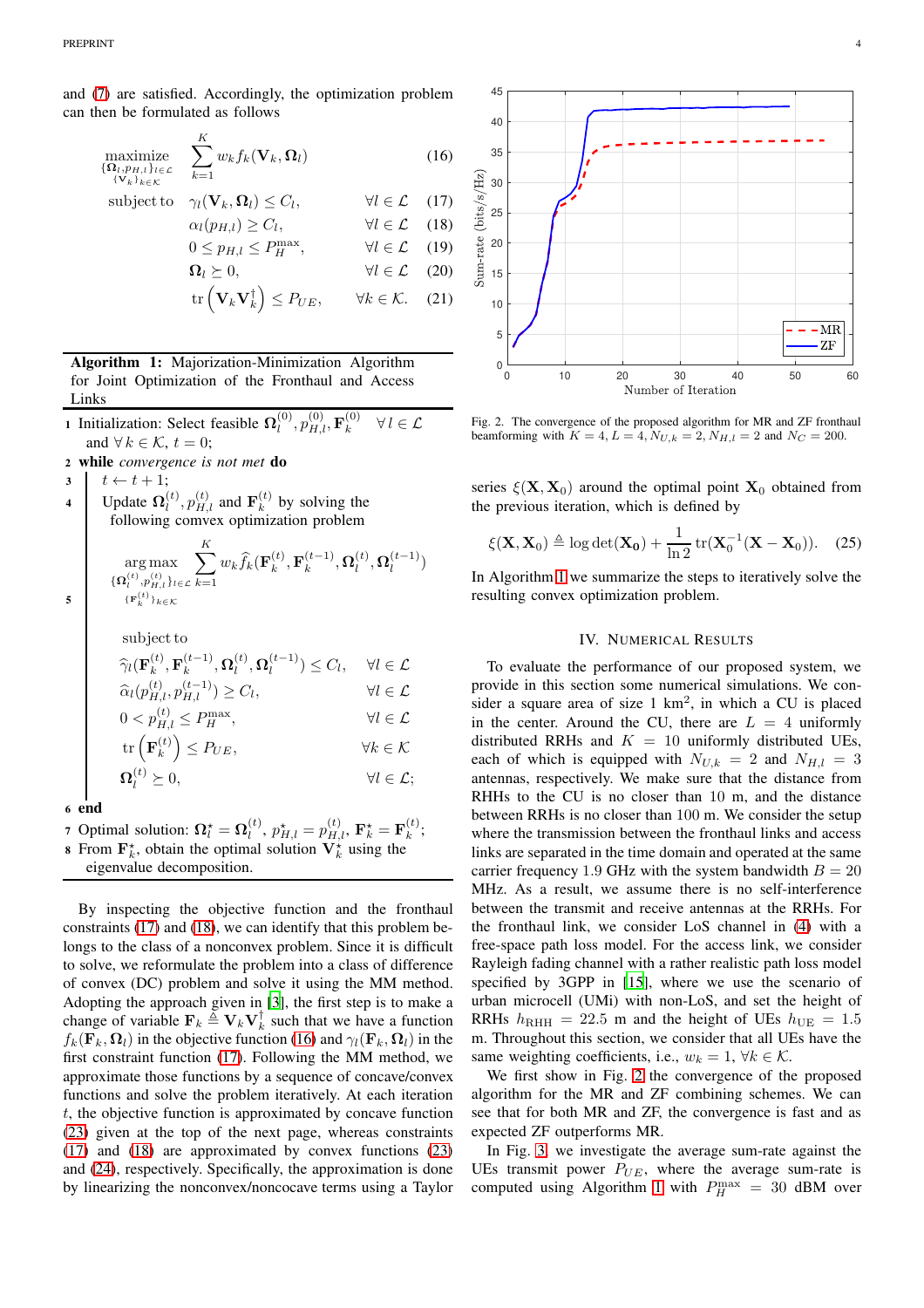$$
\hat{f}_{k}(\mathbf{F}_{k}^{(t)},\mathbf{F}_{k}^{(t-1)},\mathbf{\Omega}_{l}^{(t)},\mathbf{\Omega}_{l}^{(t-1)}) \triangleq \log \det \left(\sum_{k} \mathbf{H}_{k} \mathbf{F}_{k}^{(t)} \mathbf{H}_{k}^{\dagger} + \mathbf{I}_{N_{H}} + \text{diag}(\{\mathbf{\Omega}_{l}^{(t)}\})\right) \n- \xi \left(\sum_{j \neq k} \mathbf{H}_{j} \mathbf{F}_{j}^{(t)} \mathbf{H}_{j}^{\dagger} + \mathbf{I}_{N_{H}} + \text{diag}(\{\mathbf{\Omega}_{l}^{(t)}\}), \sum_{j \neq k} \mathbf{H}_{j} \mathbf{F}_{j}^{(t-1)} \mathbf{H}_{j}^{\dagger} + \mathbf{I}_{N_{H}} + \text{diag}(\{\mathbf{\Omega}_{l}^{(t-1)}\})\right)
$$
\n(22)

$$
\widehat{\gamma}_l(\mathbf{F}_k^{(t)}, \mathbf{F}_k^{(t-1)}, \mathbf{\Omega}_l^{(t)}, \mathbf{\Omega}_l^{(t-1)}) \triangleq \xi \left( \sum_{k=1}^K \mathbf{H}_{lk} \mathbf{F}_k^{(t)} \mathbf{H}_{lk}^\dagger + \mathbf{I}_{N_{H,l}} + \mathbf{\Omega}_l^{(t)}, \sum_{k=1}^K \mathbf{H}_{lk} \mathbf{F}_k^{(t-1)} \mathbf{H}_{lk}^\dagger + \mathbf{I}_{N_{H,l}} + \mathbf{\Omega}_l^{(t-1)} \right) - \log \det \left( \mathbf{\Omega}_l^{(t)} \right) \tag{23}
$$

$$
\widehat{\alpha}_{l}(P_{H,l}^{(t)}, P_{H,l}^{(t-1)}) \triangleq \log_{2} \left( \sigma^{2} \|\mathbf{u}_{l}\|^{2} + \sum_{l} |\mathbf{u}_{l}^{\dagger} \mathbf{g}_{l}|^{2} P_{H,l}^{(t)} \right) - \xi \left( \sigma^{2} \|\mathbf{u}_{l}\|^{2} + \sum_{l'\neq l} |\mathbf{u}_{l'}^{\dagger} \mathbf{g}_{l'}|^{2} P_{H,l'}^{(t)}, \sigma^{2} \|\mathbf{u}_{l}\|^{2} + \sum_{l'\neq l} |\mathbf{u}_{l'}^{\dagger} \mathbf{g}_{l'}|^{2} P_{H,l'}^{(t-1)} \right) \tag{24}
$$



<span id="page-4-3"></span>Fig. 3. The average sum-rate with respect to the UE transmit power  $P_{UE}$ for for MR and ZF combining schemes, and for different number of antennas at the CU  $N_C$  with  $K = 10, L = 4, N_{U,k} = 2, N_{H,l} = 3$ , and  $P_H^{max} =$ 30 dBm.

several channel realizations. Fig. [3](#page-4-3) shows that the average sumrate increases linearly with  $P_{UE}$ . As we increase the number of antennas at the CU  $N_C$ , the slope of the curve increases for both MR and ZF schemes. Moreover, we can observe that the ZF scheme generally outperforms the MR scheme. To achieve the same average sum-rate of 30 bits/s/Hz, the MR scheme requires 150 more CU antennas with slightly more UE transmit power than the ZF scheme. This is due to the well-known fact that ZF can suppress the interference between RRHs more effectively.

To further investigate the effect of the fronhaul links on the performance, we evaluate in Fig. [4](#page-4-4) the average sum-rate against  $P_H^{\text{max}}$  for  $P_{UE} = 20$  dBm. As shown in the figure, the average sum-rate initially increases as  $P_H^{\text{max}}$  increases, but then appears to be bounded at high  $P_H^{\max}$  for both MR and ZF schemes. Note that we only specify the maximum available transmit power  $P_H^{\text{max}}$ , which is the same for all RRHs. However, different RRHs can have different transmit power  $p_{H,l}$  as a variable of the optimization problem. Since Algorithm [1](#page-3-4) should jointly give the optimal  $p_{H,l}$  and  $\Omega_l$ , increasing  $P_H^{\text{max}}$  is not expected to increase the sum-rate beyond a certain point to satisfy constraints [\(17\)](#page-3-1) and [\(18\)](#page-3-2). This

<span id="page-4-2"></span><span id="page-4-1"></span>

<span id="page-4-4"></span>Fig. 4. The average sum-rate with respect to the maximum available transmit power at RRHs  $P_H^{\rm n}$  $H_H^{\text{max}}$  for for MR and ZF schemes, and for different number of antennas at the CU  $N_C$  with  $K = 10, L = 4, N_{U,k} = 2, N_{H,l} = 3$ , and  $P_{UE} = 20$  dBm.

might explain the asymptotic behaviour observed in Fig. [4.](#page-4-4) In this regard, increasing the number of antennas  $N_C$  and using a better fronthaul combining scheme can enlarge the feasibility set, as can be seen from the curve that shifts upwards. As we increase  $N_C$ , the gap between the curves appears to get smaller. It is shown more clearly for ZF, which indicates a bound in  $N_C$ . We leave the further investigation of this bound as our future work.

### V. CONCLUSION

<span id="page-4-0"></span>This paper has studied the utilization of massive MIMO fronthaul in the uplink of the CRAN system. To maximize the sum-rate, we have jointly optimized the precoding matrices at the UEs, and the quantization covariance matrices and the transmit powers at the RRHs. An iterative algorithm to solve the non-convex optimization problem, based on the majorization minimization approach, has also been proposed. We have numerically investigated the performance of our proposed design for the MR and ZF schemes, where ZF has generally outperformed MR, as expected. Further, for both schemes, the sum-rate appears to show an asymptote with respect to the maximum available transmit power at the RRHs.